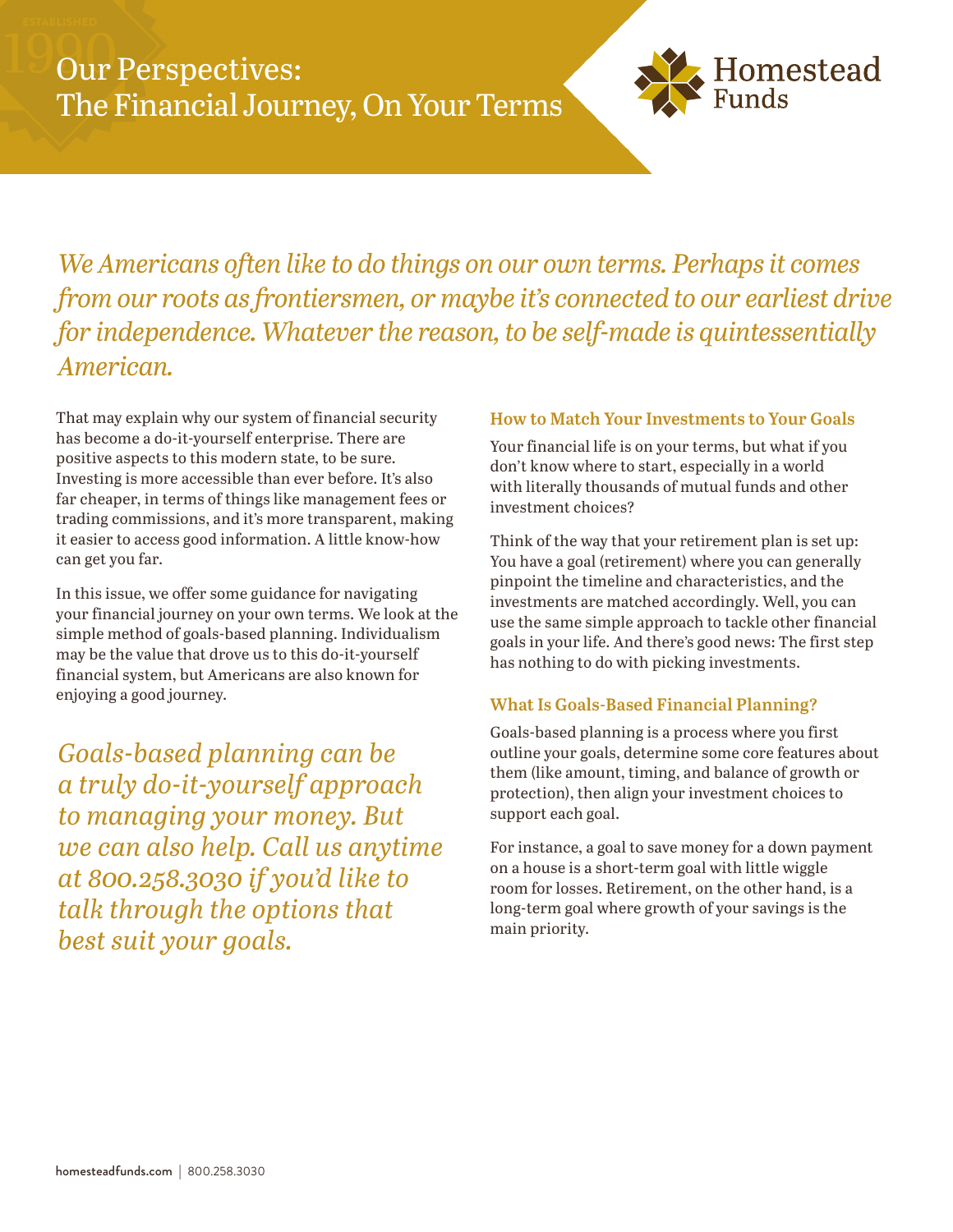## **How to Do Goals-Based Planning**

Get out a sheet of paper and a pen, and grab a cup of coffee. The best planning sessions are often a non-digital, manual exercise.

- Brainstorm all the financial goals you have for yourself, big and small. Paying off debt, an emergency fund, a special trip, retirement, a college fund, a new home everything. You won't be able to work toward all goals at once, so don't get overwhelmed by the brainstorm. You just need to see them all in writing.
- Assign a dollar value, timeline and core characteristic for each goal (i.e., protection of savings, ongoing income, moderate growth or high growth).
- Rank your goals. If you don't have any emergency savings, that's number one no matter what! The main benefit of this step is to help you consider goals that may be conflicting. Say you picture your retirement with lots of travel and you want to maintain a bigger home to welcome grandkids. Can you prioritize one over the other?
- Choose two or three goals to start with. It's better to make good progress on a few goals than it is to try tackling everything at once. In fact, it can be a mental relief to have a written priority list and know that some goals are shelved until a later date.
- Select an investment mix to suit the goal. This is where you'll use the core characteristic of the goal and match your investments accordingly. (See figure)

*For instance, a goal to save money for a down payment on a house is a short-term goal with little wiggle room for losses. Retirement, on the other hand, is a long-term goal where growth of your savings is the main priority.*

# **Goal-Based Portfolios**

- **Money Market**
- Short-Term Bonds
- Large-Company Value Stocks International Stocks









■ Small-Company Stocks

■ Large-Company Growth Stocks

### **The Maximum Accumulator (Aggressive)**

**Core characteristic:** High growth

**Best for:** The longest-term, highestaspiration goals, such as retirement, college funds, or other goals with 10 years or more to grow.

### **The Builder (Moderately Aggressive)**

**Core characteristic:** Moderate growth

**Best for:** Longer-term goals that have a little more sensitivity to losses, such as retirement or college funds that will be needed sooner than 10 years.

#### **The Moderate (Balanced)**

#### **Core characteristic:** Ongoing income

**Best for:** Medium-term goals typically in the 10- to five-year range with some flexibility: a new boat or a wedding contribution.

#### **The Preserver (Conservative)**

**Core characteristic:** Protection of savings

**Best for:** Short-term goals or anything that needs protection over growth, such as your emergency fund or savings for a home down payment.

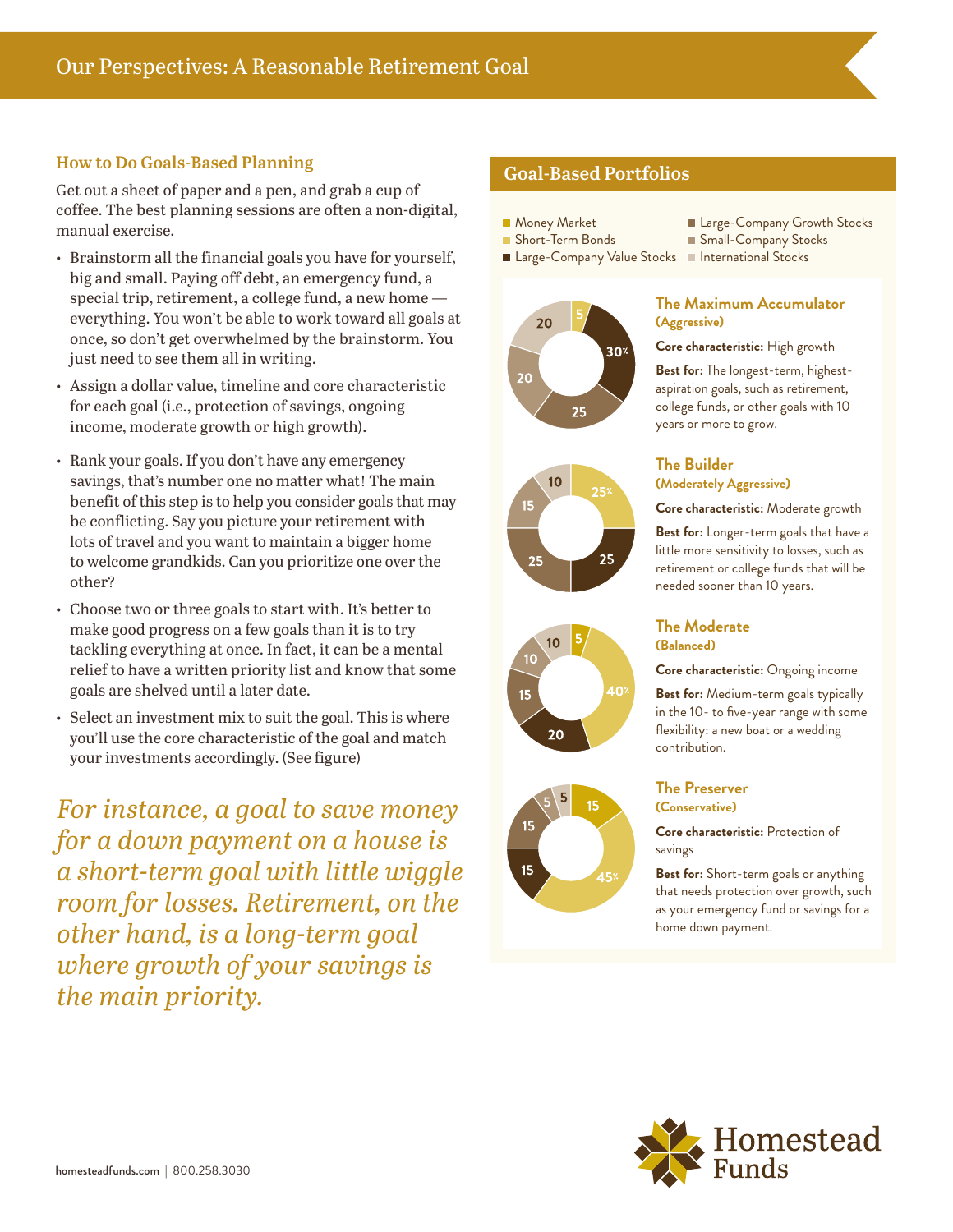### **We Can Help**

Small enough for average investors to monitor on their own, yet large enough to be included on leading intermediary platforms, the Homestead Family of Funds has much to offer. Through our family of eight no-load mutual funds, Homestead can help you meet a single

financial need or build a comprehensive investment program according to your personal goals.

Goals-based planning can be a truly do-it-yourself approach to managing your money. But we can also help. Call us anytime at **800.258.3030** if you'd like to talk through the **options that best suit your goals.**

| <b>Overview of Homestead Funds</b>                                                                                      |                                             |                                                                                                                                                                                         |
|-------------------------------------------------------------------------------------------------------------------------|---------------------------------------------|-----------------------------------------------------------------------------------------------------------------------------------------------------------------------------------------|
| <b>Investment Types and Their Traits</b>                                                                                | <b>Homestead Funds</b>                      | <b>Investment Objective</b>                                                                                                                                                             |
| <b>MONEY MARKETS</b><br>Generally carry lower risk, but typically<br>also give you a lower reward                       | Daily Income Fund                           | Seeks maximum current income, consistent with preservation<br>of capital and liquidity by investing in high-quality money<br>market securities.                                         |
| <b>BONDS</b><br>Generally carry more risk than money<br>market investments but, in turn, may<br>deliver a higher reward | Short-Term<br>Government<br>Securities Fund | Seeks a high level of current income from investments in a<br>portfolio of securities backed by the full faith and credit of the<br>U.S. government.                                    |
|                                                                                                                         | Short-Term<br><b>Bond Fund</b>              | Seeks a high level of income consistent with maintaining<br>minimum fluctuation of principal by investing in high-quality,<br>short-term debt securities.                               |
| <b>STOCKS</b><br>Generally carry higher risk, but over long<br>periods have delivered a higher reward                   | Stock Index Fund                            | Seeks to match, as closely as possible, before expenses, the<br>performance of the Standard & Poor's 500 Stock Index<br>(the "Index"), which emphasizes stocks of large U.S. companies. |
|                                                                                                                         | Value Fund                                  | Seeks long-term growth of capital and income for the<br>long-term investor. Current income is a secondary objective.                                                                    |
|                                                                                                                         | Growth Fund                                 | Seeks to provide long-term capital appreciation through<br>investments in common stocks of growth companies.                                                                            |
|                                                                                                                         | Small-Company<br><b>Stock Fund</b>          | Seeks long-term growth of capital for the long-term investor.                                                                                                                           |
|                                                                                                                         | International<br><b>Equity Fund</b>         | Seeks long-term capital appreciation through investments in<br>equity securities of companies based outside the U.S.                                                                    |